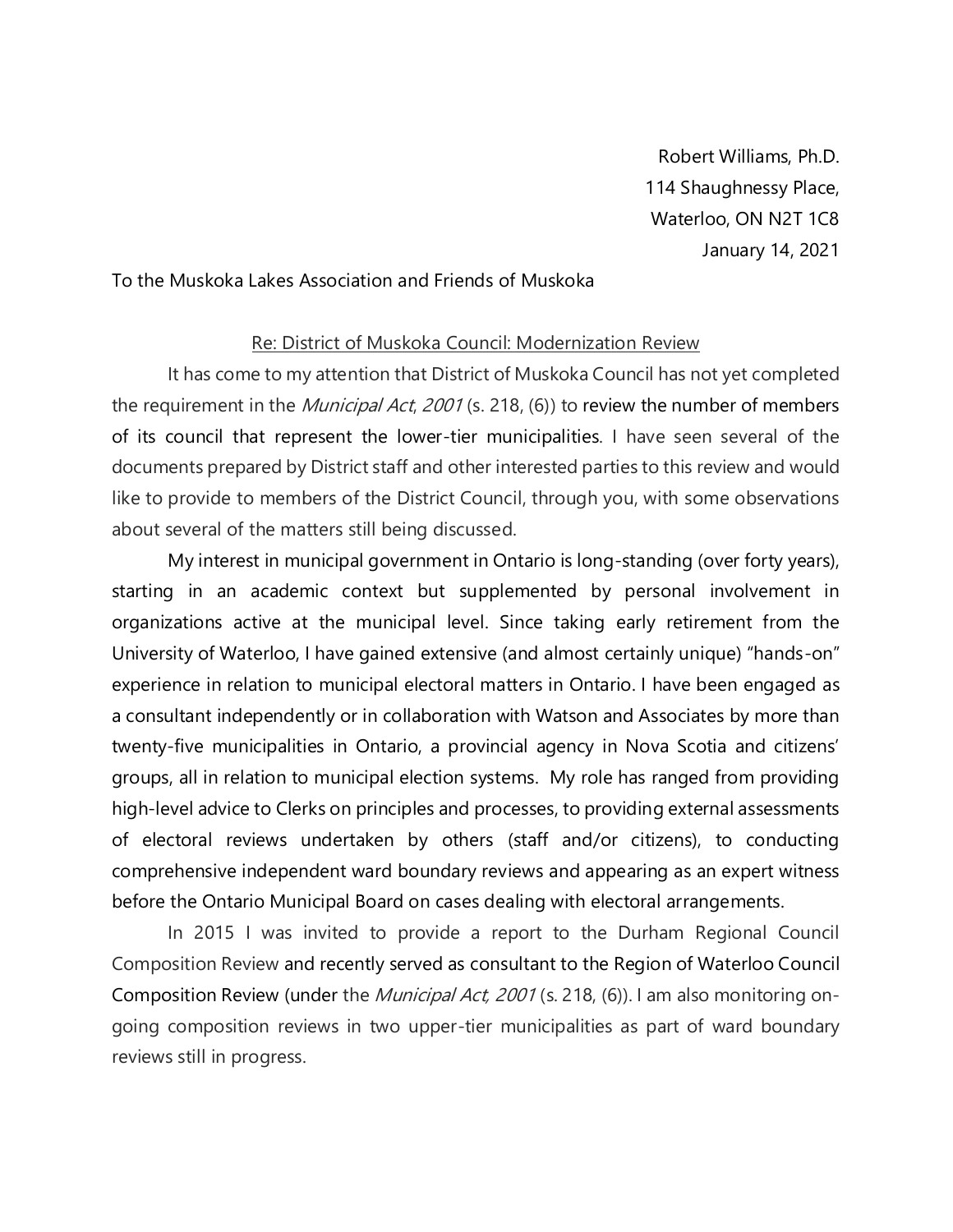There are several issues that I understand are unresolved in the District of Muskoka and I would like to share my professional perspectives here on five of them.

# 1. Representation

Electoral representation arrangements in Canada have been influenced significantly by a decision of the Supreme Court of Canada, Reference re Provincial Electoral Boundaries (Sask.), [1991] ("the Carter decision") written by Madam Justice Beverly McLachlin. In that decision, the Court ruled that under the equality provision of the Charter of Rights and Freedoms (s.3), the purpose of the right to vote is to give citizens "effective representation." That is, although population parity is "of prime importance" in electoral redistribution, a system of representation should have regard not only for population parity but other factors such as geography, community history and community interests, since they influence important perspectives that may be held by those who reside in the municipality.

A system of representation should not be deliberately engineered so as to favour one interest over another. Moreover, in an earlier 1989 decision (*Dixon v. A.G. British* Columbia), Justice McLachlin wrote: "In principle, the majority of elected representatives should represent the majority of the citizens entitled to vote. Otherwise, one runs the risk of rule by what is in fact a minority." Any modifications to the system of representation in Muskoka District should ensure that the seasonal resident majority is not treated as a minority. This principle has been sustained by Ontario Municipal Board (now Local Planning Appeal Tribunal) in numerous decisions pertaining to municipal representation.

Any proposal to assign an equal number of seats to each lower tier municipality will provide a fair and balanced council and can serve to provide the community of interest with the largest population (seasonal) a fair voice on District Council.

# 2. Weighted voting

Under Ontario legislation, the District of Muskoka is an upper-tier municipality that is to all intents and purposes the equivalent of a regional government. No other regional government in Ontario uses weighted voting in reaching decisions on its Council. Some counties – but not all - use weighted voting. The allocation of votes in a weighted vote system varies from the simple (on Perth County Council some have 2 votes while others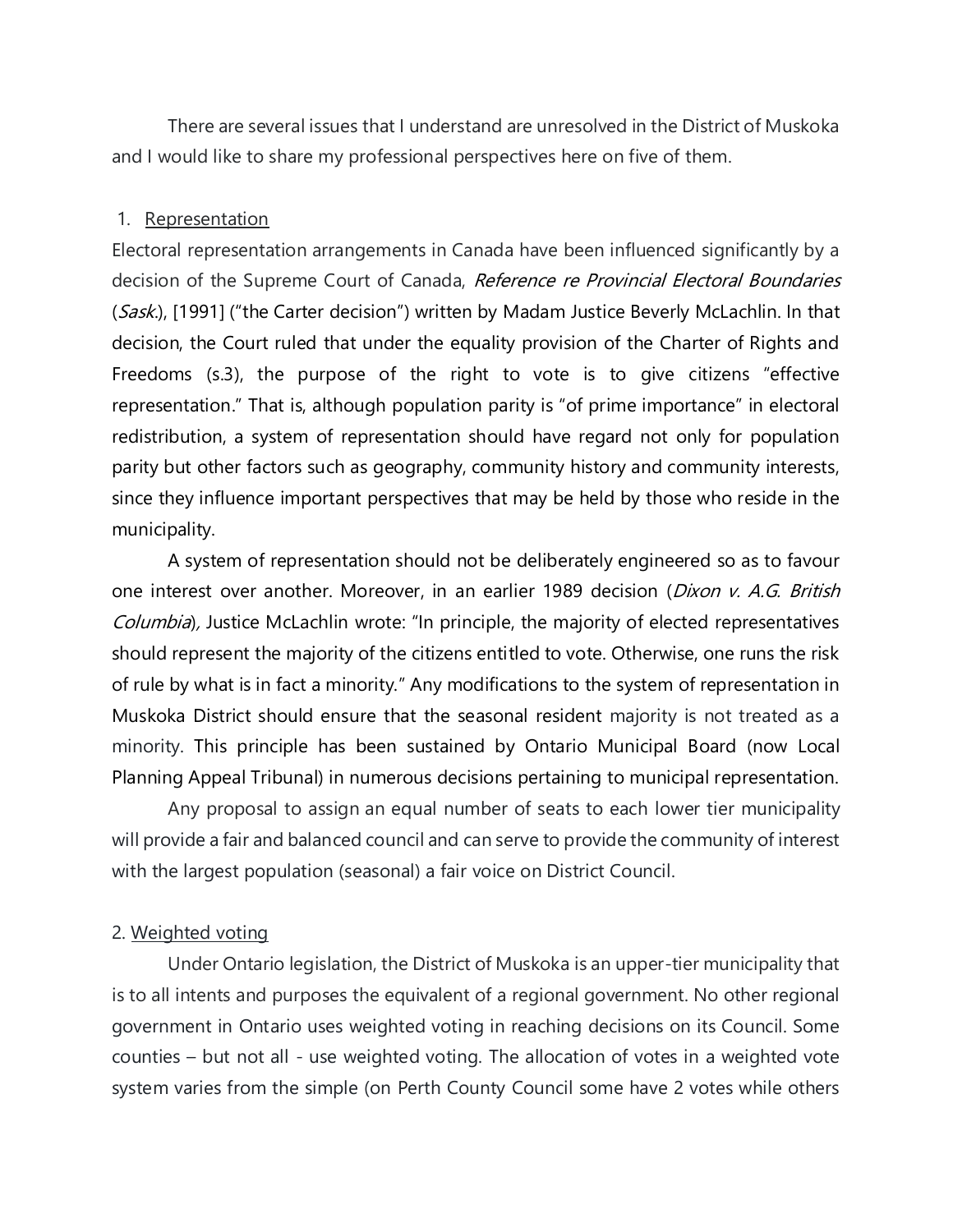have 1 vote) to the more extreme (in Dufferin County Council some members have 1 vote, others 2 or 3 and one has 7). Some use weighted votes only on financial matters, others do not use weighted votes in committee.

Whatever the arrangement, weighted voting would deliberately offset the equal allocation of seats to the lower tier municipalities and complicates the decision-making process when the number of hands that are raised for a vote do not reflect the votes being counted. More importantly, weighted voting may give excessive influence to a minority of individual councillors with "extra" votes who together may not represent the largest community of interest in the District.

Finally, weighted voting only applies to the last step in decision-making and does not take the place of having a complete and diverse set of voices during deliberations at the Council table. In my view, having more voices and clear accountability (one Councillor, one vote) is preferrable to reducing the actual number of representatives in the interests of making decision-making by Council more "efficient."

### 3. Council Size

Three Ontario Regions implemented changes to the composition of their Council before the 2018 municipal election: Niagara, Halton and Durham. In Niagara one additional seat was assigned to a lower-tier municipality; in the other two cases seats were reallocated. Two other Regions initiated reviews at that time but did not complete them (Peel and York) and the District of Muskoka also conducted a review in 2017 but made no change to the composition of its council.

An amendment to the *Municipal Act* in 2017 requires that all regions review the number of members of its council that represent the lower-tier municipality after the regular election in 2018 and every second regular election after that. Halton and Durham are considered to have met the requirement for 2018 so on this basis Peel, York, Muskoka and Waterloo initiated a composition review. York has agreed to add a seat for the City of Vaughan, Peel is seeking to shift two seats from Caledon to Brampton and Waterloo affirmed the existing distribution of lower-tier seats. To my knowledge, no region has as yet reduced its composition under this provision.

There was apparently further impetus for change when the Ontario Regional Review (the Fenn-Seiling review of the eight regional municipalities plus Oxford and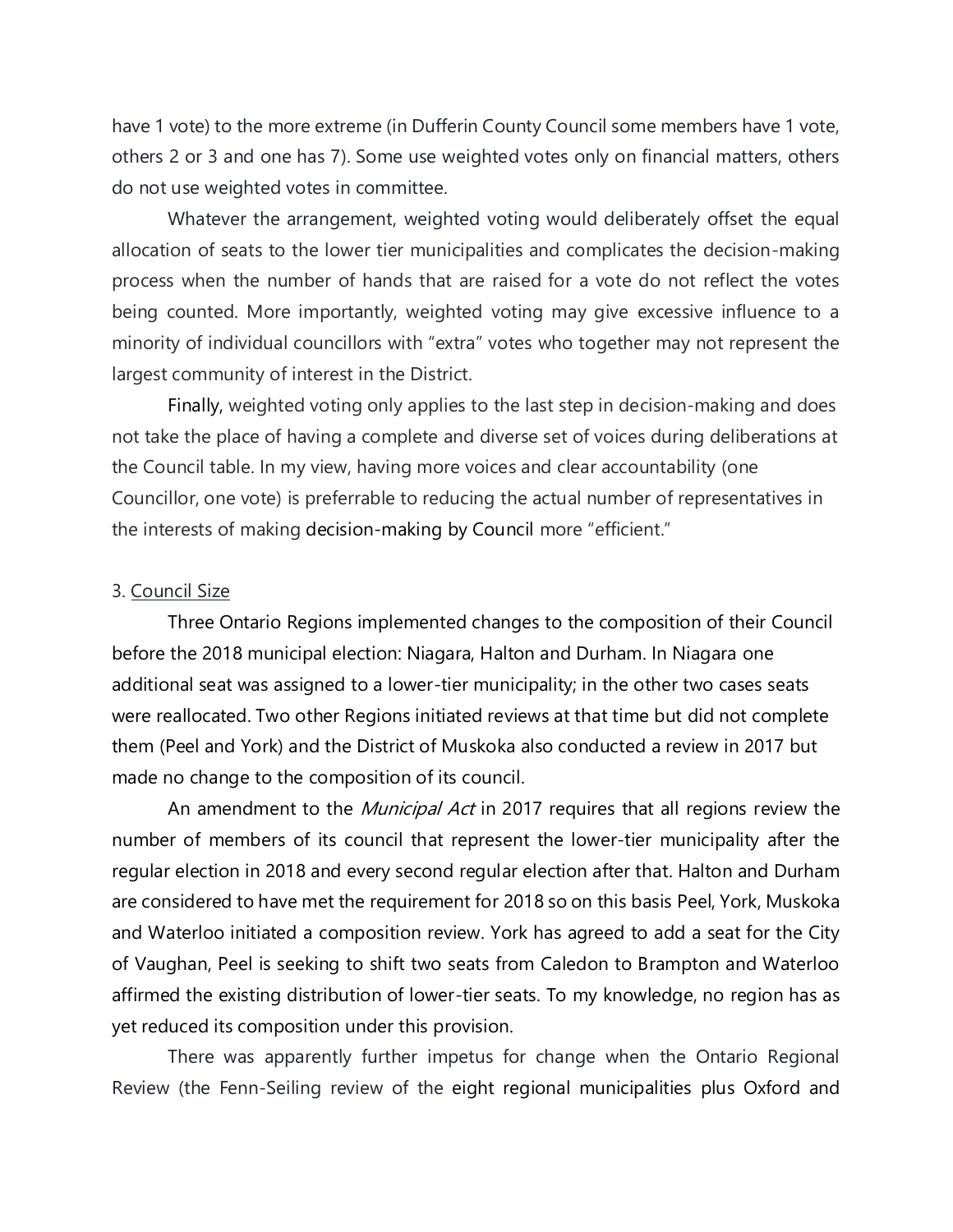Simcoe Counties) was directed to consider this question but that report has never been released. Simcoe County is considering a reduction (it has a 32-member County Council – the largest municipal council in Ontario) but has not yet reached an agreement on an alternative (the proposal recommended by a Governance Committee is for 21 members, including the 16 Mayors and 5 councillors directly elected in five wards formed from groups of the lower-tier municipalities with weighted voting). Despite the fact that Toronto City Council was reduced in Bill 5, there has been no formal direction from the Province to reduce the size of municipal councils.

Any decision on the reduction of Muskoka District Council should be based on validated advantages that derive from a smaller council: the optimal size of a Council depends on the purpose and role Council is expected to play as both a decision-making and representative body. A larger number of councillors increases the ability of residents to have access to District councillors, but it can slow down and complicate the decisionmaking process on the floor of council if every councillor feels a need to weigh in on every discussion. For many people, smaller councils are more "efficient" at reaching decisions, so are therefore preferred. However, councils need to be large enough to ensure that all of the community's interests are represented on council.

If, as the adage has it, municipal government is "closest to the people", the number of representatives subject to public accountability for their actions (that is, through the ballot box) is a key indicator of how close or remote the council is to the community. In my view, a District Council of 12 seriously compromises the ability of significant communities of interest having a voice and being heard.

#### 4. The Environics study

While Environics is a credible firm, using its "common evening location" of cell phone devices technique to develop a demographic profile of Muskoka District is puzzling and questionable. The District Staff report from November 4, 2020 (MM-3-2020-1) includes a table (pages 2 – 3) that includes five limitations to the Environics methodology that are, in my opinion, so transparently overwhelming that the tool has little credibility in this context and the data are highly suspect. For example, it is not clear how these data separate households where cell phones are used in addition to a landline (conceivably the case in the three towns) and those where the cell phone is used instead of a landline. Is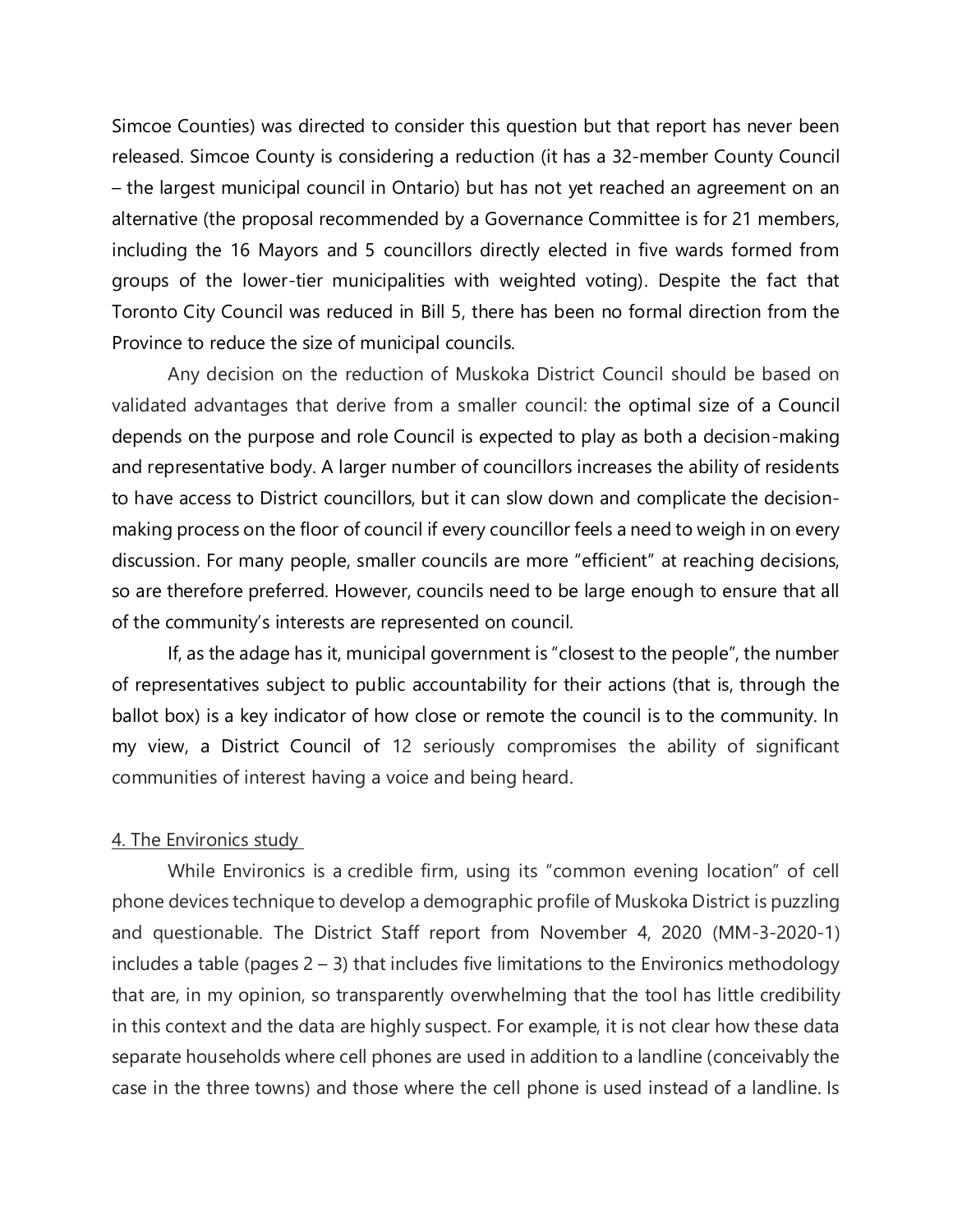this a reason why the population calculations are consistently higher in some municipalities and lower in others than other traditional sources show?

The District already has a long-standing technique to capture supplementary demographic information (the Second Home Study) and has routinely used the data for official purposes (such as making policy decisions). If its reliability is being questioned in this review, the District should address whatever it believes those shortcomings rather than relying on the results of a questionable tool for estimating the population as a foundation for building the District's key democratic decision-making structure.

In cases where an Ontario Municipal Board ruling addressed the population data used to established electoral representation, official local and external information (such as that generated by MPAC or the equivalent of the Muskoka Second Home Study) have been held to be the most plausible sources. In my opinion, tracing the location of cell phones falls a long way from those standards.

#### 5. Elected vs Appointed Chair

There is no consistency across Ontario's regional governments on the method for determining the Regional Chair. In the early years of regional government all chairs were appointed by the Council, just as County Wardens have always been chosen; in a sense, the role was, in the language of the Municipal Act, primarily to serve as "the head of council." Gradually the role expanded as the Chair played a part beyond just presiding over the council and it was seen more like the role of a mayor in a lower-tier municipality. Since all lower-tier "heads of council" in Ontario must be elected at-large, the idea was adopted on a piecemeal basis for some upper-tier municipalities (appointed in Muskoka, Niagara, York and Peel but elected in Durham, Halton and Waterloo).

There is a democratic rationale for a directly elected Chair, since incumbents are now assumed to exercise a leadership role in a large municipal corporation. Taxpayers have a not unreasonable expectation that there should be electoral accountability associated with the position.

However, the practical implication is that anyone who wishes to serve in the office would have to conduct an election campaign across the entire upper-tier municipality – a process that requires considerable financial and other resources. In the case of Muskoka, reaching all of the District's residents is additionally complicated given that permanent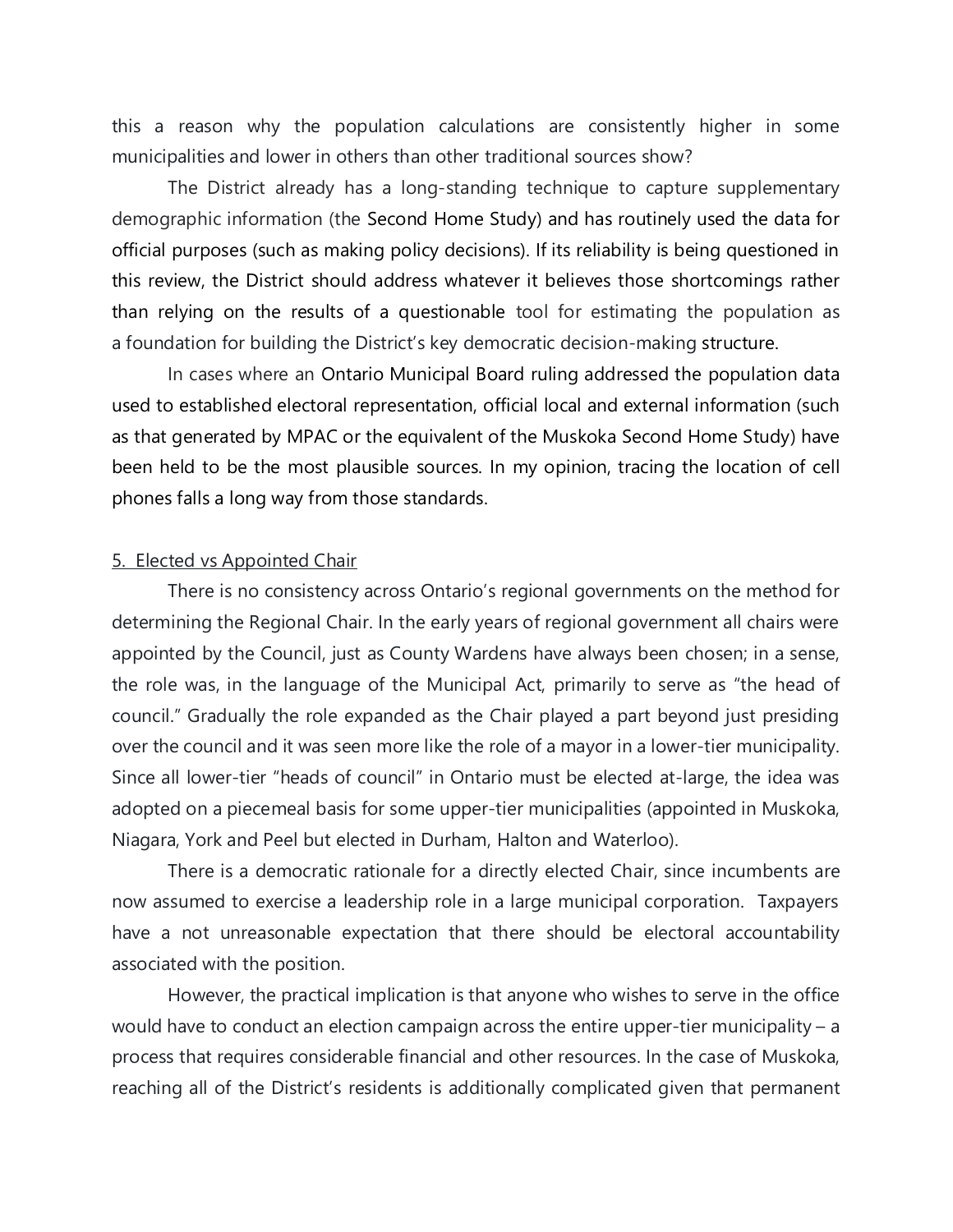residents are dispersed over a large area and the seasonal residents are not normally residing in the District during the full municipal campaign period. A nomination can be filed on any day on or after May 1 in the year of the election but under Bill 218 (Supporting Ontario's Recovery Act, 2020), the nomination day for a regular election was amended to fall on the third Friday in August instead of fourth Friday in July. This change may further complicate campaign activities, fund-raising and election expenses across such a large municipality but, in any case, a District-wide election would make it expensive and logistically challenging to provide the residents the information they need to make an informed vote. In my opinion, the District Chair should be appointed by Council as at present and not directly elected by voters.